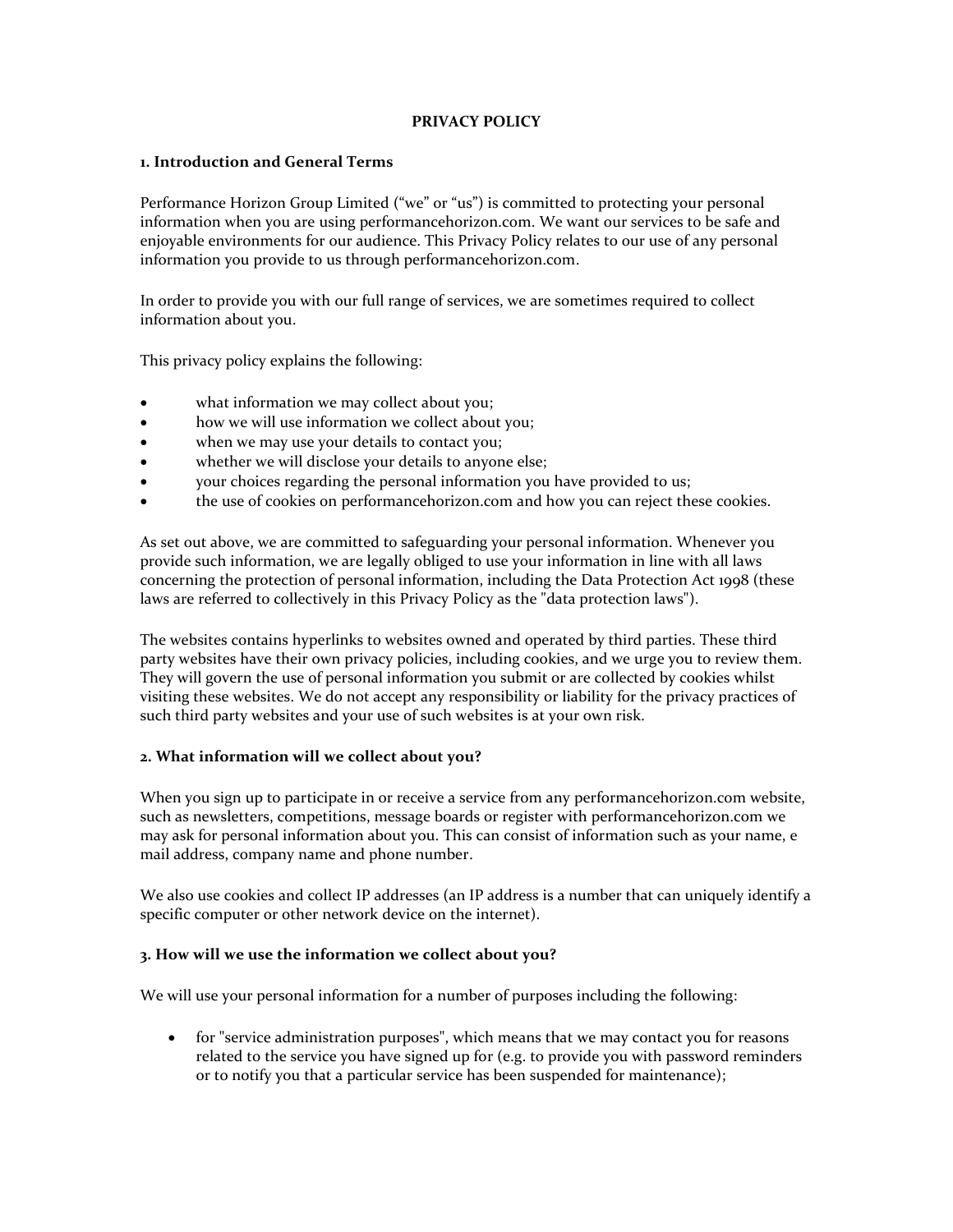- to contact you about a submission you have made to the website, including any content you provide;
- to maintain our internal records;
- to provide you with the most user-friendly navigation experience.

Where we propose using your personal information for any other uses we will ensure that we notify you first. You will also be given the opportunity to withhold or withdraw your consent for your use other than as listed above.

## **4. When will we contact you?**

We may contact you:

- in relation to the functioning of any service you have signed up for in order to ensure that we can deliver the services to you;
- where you have opted to receive further correspondence;
- in relation to any contribution you have made to performancehorizon.com;
- to invite you to participate in surveys about our services (participation is always voluntary); and
- for marketing purposes where you have specifically agreed to this (see [paragraph 5 below\)](http://www.bbc.co.uk/privacy/#5)

Local pages will give you detailed information about how we will contact you in relation to specific services.

#### **5. Will I be contacted for marketing purposes?**

We won't contact you for marketing purposes, or promote new services to you unless you specifically agree to be contacted for these purposes.

#### **6. Will we share your personal information with anyone else?**

We will keep your information confidential except where disclosure is required or permitted by law (for example to government bodies and law enforcement agencies). Generally, we will only use your information within our company. However, sometimes we use third parties to process your information. We will require these third parties to comply strictly with these guidelines and we will require that they do not use your personal information for their own business purposes.

#### **7. Offensive or inappropriate content on performancehorizon.com**

If you post or send offensive, inappropriate or objectionable content anywhere on or to performancehorizon.com, or otherwise engage in any disruptive behaviour on performancehorizon.com, we may use your personal information to stop such behaviour.

Where we reasonably believe that you are or may be in breach of any of the laws of England or Wales, we may use your personal information to inform relevant third parties such as your employer, school, e-mail/Internet provider, or law enforcement agencies about the content and your behaviour.

#### **8. What if I am a user aged 16 or under?**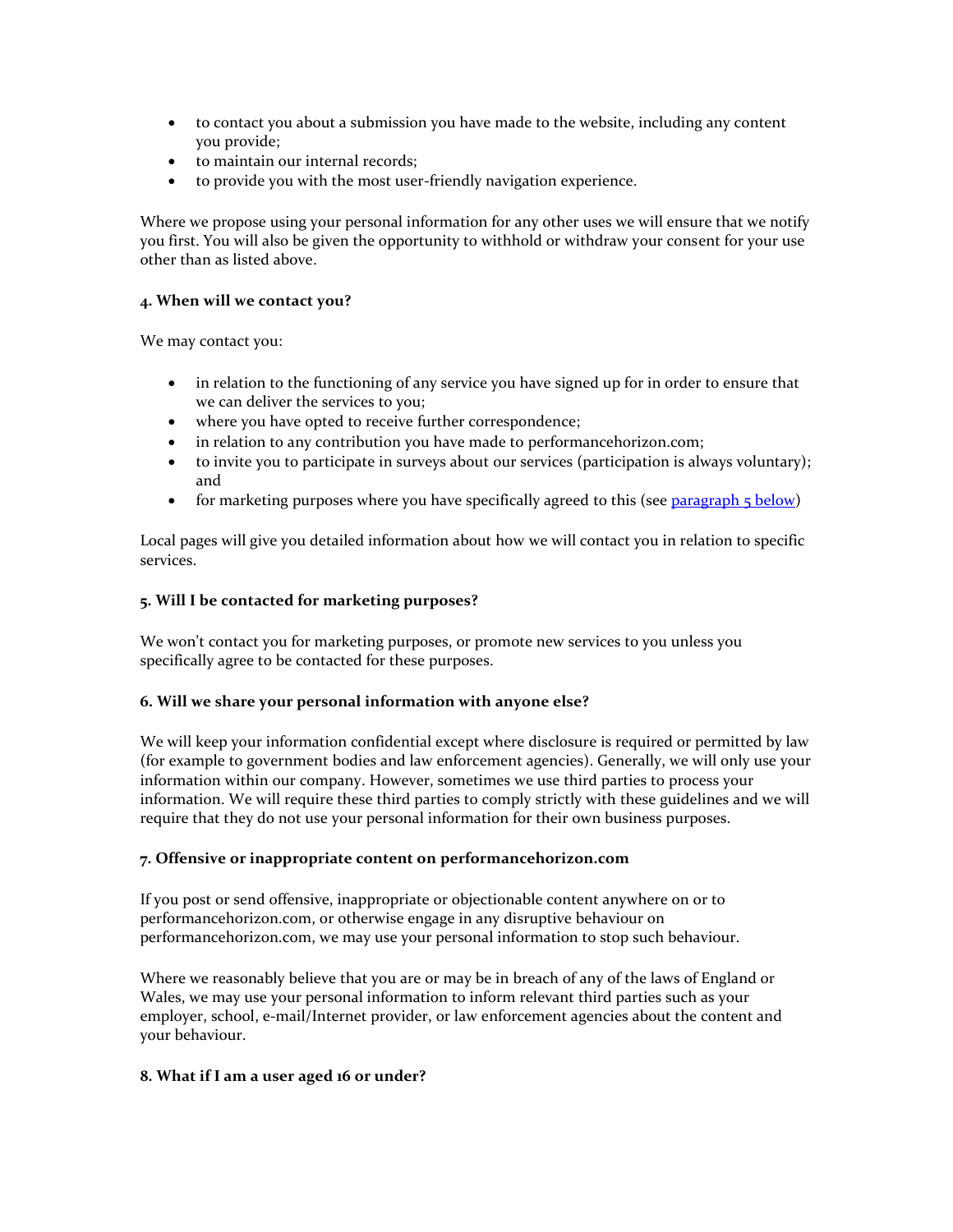If you are aged 16 or under, please get your parent/guardian's permission beforehand whenever you provide personal information to our website. Users without this consent are not allowed to provide us with personal information.

# **9. How long will we keep your personal information?**

We will hold your personal information on our systems for as long as is necessary for the relevant service, or as long as is set out in any relevant contract you hold with us or our corporate retention schedule (this is a database that defines which documents should be kept and for how long).

# **10. How can you find out what personal information we hold about you?**

Under the Data Protection Act you have the right to request a copy of the personal information we hold about you and to have any inaccuracies corrected. (We charge £10 for information requests and will require you to prove your identity with 2 pieces of approved photographic identification.) We will use reasonable efforts to supply, correct or delete personal information about you on our files.

Please address requests and questions about this or any other question about this Privacy Policy to the Data Protection Officer, Performance Horizon Group Limited

# **11. Changes to our Privacy Policy**

This privacy policy may be updated from time to time so you may wish to check it each time you submit personal information to any performancehorizon.com website. The date of the most recent revisions will appear on this page.

#### **12. Cookies Policy - Information we collect from you**

#### **a. What is a cookie?**

A cookie is a small amount of data, which often includes a unique identifier that is sent to your computer or mobile phone (referred to here as a "device") browser from a website's computer and is stored on your device's hard drive. Each website can send its own cookie to your browser if your browser's preferences allow it, but (to protect your privacy) your browser only permits a website to access the cookies it has already sent to you, not the cookies sent to you by other sites. Many sites do this whenever a user visits their website in order to track online traffic flows.

Cookies record information about your online preferences and allow us to tailor the websites to your interests. Users have the opportunity to set their devices to accept all cookies, to notify them when a cookie is issued, or not to receive cookies at any time. The last of these means that certain personalised services cannot then be provided to that user and accordingly you may not be able to take full advantage of all of the performancehorizon.com features. Each browser is different, so check the "Help" menu of your browser to learn how to change your cookie preferences.

During the course of any visit to performancehorizon.com, the pages you see, along with a cookie, are downloaded to your device. Many websites do this, because cookies enable website publishers to do useful things like find out whether the device (and probably its user) has visited the website before. This is done on a repeat visit by checking to see, and finding, the cookie left there on the last visit.